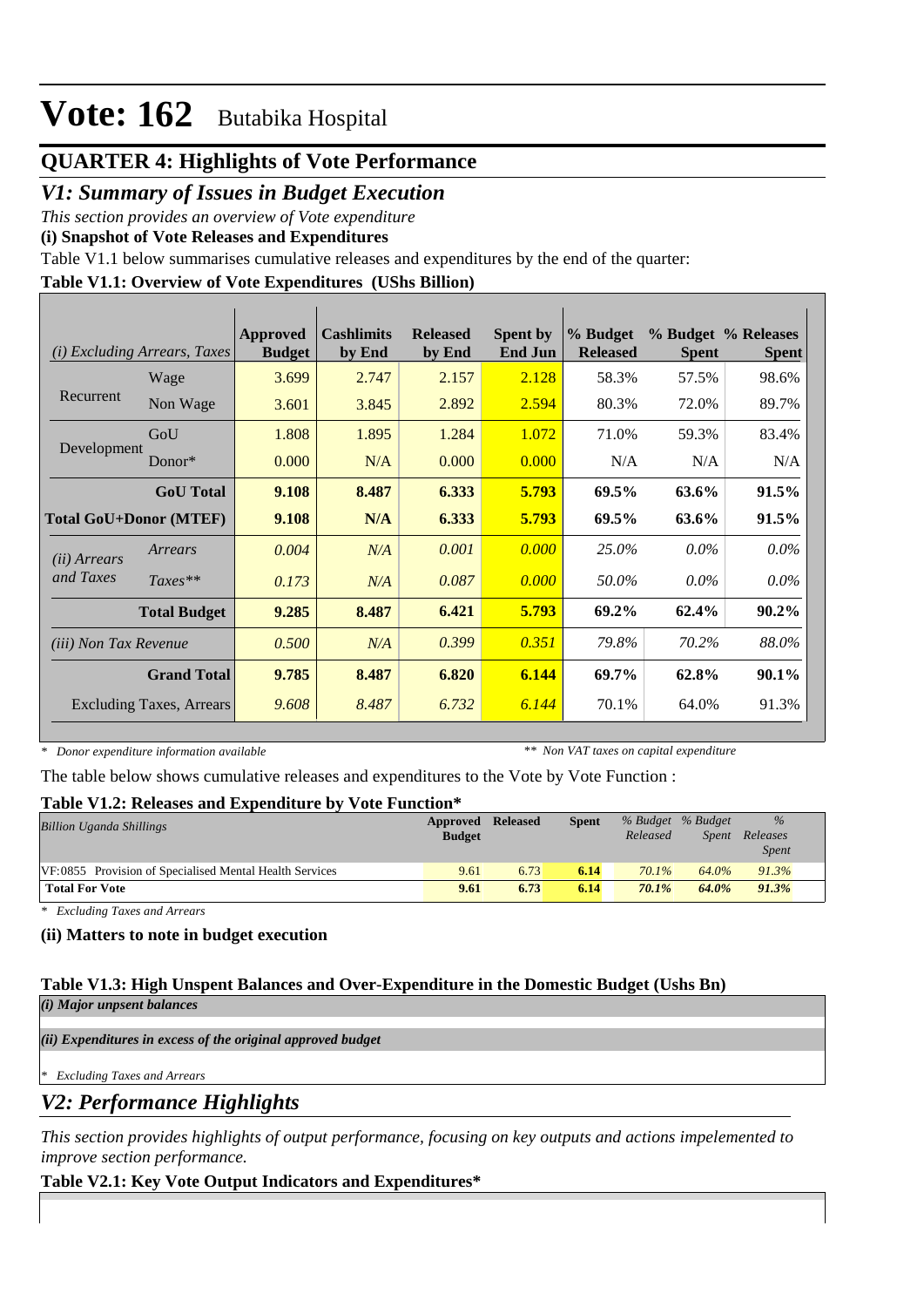# **QUARTER 4: Highlights of Vote Performance**

| Vote, Vote Function<br><b>Key Output</b>                 | <b>Approved Budget and</b><br><b>Planned outputs</b>                                                                                                                                                                                                                                                                | <b>Cumulative Expenditure</b><br>and Performance |       | <b>Status and Reasons for</b><br>any Variation from Plans |       |
|----------------------------------------------------------|---------------------------------------------------------------------------------------------------------------------------------------------------------------------------------------------------------------------------------------------------------------------------------------------------------------------|--------------------------------------------------|-------|-----------------------------------------------------------|-------|
|                                                          | Vote Function: 0855 Provision of Specialised Mental Health Services                                                                                                                                                                                                                                                 |                                                  |       |                                                           |       |
| <b>Output: 085501</b>                                    |                                                                                                                                                                                                                                                                                                                     |                                                  |       |                                                           |       |
| Description of Performance:                              | salaries and allowances<br>paid. Utilities paid. Hospital<br>infrastructure and grounds<br>maintained. Vehicles, machinery<br>and equipment maintained.Staff<br>trained.                                                                                                                                            |                                                  |       |                                                           |       |
| <b>Output Cost:</b>                                      | UShs Bn:<br>5.548                                                                                                                                                                                                                                                                                                   | UShs Bn:                                         |       | 3.384 % Budget Spent:                                     | 61.0% |
| Output: 085502                                           | <b>Mental Health inpatient Services Provided</b>                                                                                                                                                                                                                                                                    |                                                  |       |                                                           |       |
|                                                          | Description of Performance: 6,800 patients admitted.27000<br>investigations conducted in the<br>lab, 1000 in x-ray and 1200 in<br>ultrasound. All inpatients<br>provided with 3 meals a day,<br>uniforms and beddings                                                                                               |                                                  |       |                                                           |       |
| Performance Indicators:                                  |                                                                                                                                                                                                                                                                                                                     |                                                  |       |                                                           |       |
| No. of investigations<br>conducted                       | 29,200                                                                                                                                                                                                                                                                                                              |                                                  |       |                                                           |       |
| <b>Output Cost:</b>                                      | UShs Bn:<br>1.907                                                                                                                                                                                                                                                                                                   | UShs Bn:                                         |       | 1.405 % Budget Spent:                                     | 73.6% |
| Output: 085503                                           | <b>Long Term Planning for Mental Health</b>                                                                                                                                                                                                                                                                         |                                                  |       |                                                           |       |
|                                                          | Description of Performance: 2 research undertakings (one<br>every 2 quarters)                                                                                                                                                                                                                                       |                                                  |       |                                                           |       |
| <b>Output Cost:</b>                                      | UShs Bn:<br>0.040                                                                                                                                                                                                                                                                                                   | UShs Bn:                                         | 0.029 | % Budget Spent:                                           | 72.7% |
| Output: 085504                                           | <b>Specialised Outpatient and PHC Services Provided</b>                                                                                                                                                                                                                                                             |                                                  |       |                                                           |       |
|                                                          | Description of Performance: 27,000 mental (Mental Health<br>clinic, Child Mental Health<br>Clinic, Alcohol and Drug<br>Clinic, Trauma unit) and 40,000<br>Medical (general, Dental,<br>Orthopedic, Immunization,<br>Family planning, HIV/AIDS,<br>TB, STD, Eye clinic,<br>Theatre/minor) outpatients<br>attended to |                                                  |       |                                                           |       |
| Performance Indicators:                                  |                                                                                                                                                                                                                                                                                                                     |                                                  |       |                                                           |       |
| No. of Outpatients attended<br>to                        | 4,000                                                                                                                                                                                                                                                                                                               |                                                  |       |                                                           |       |
| <b>Output Cost:</b>                                      | UShs Bn:<br>0.109                                                                                                                                                                                                                                                                                                   | UShs Bn:                                         |       | 0.078 % Budget Spent:                                     | 71.6% |
| <b>Output: 085505</b>                                    | <b>Community Mental Health Services and Technical Supervision</b>                                                                                                                                                                                                                                                   |                                                  |       |                                                           |       |
|                                                          | Description of Performance: 60 outreach clinics conducted,<br>3200 patients seen, 20 visits to<br>regional mental units, and 900<br>patients resettled                                                                                                                                                              |                                                  |       |                                                           |       |
| Performance Indicators:                                  |                                                                                                                                                                                                                                                                                                                     |                                                  |       |                                                           |       |
| No. of Technical support<br>supervision visits conducted | 20                                                                                                                                                                                                                                                                                                                  |                                                  |       |                                                           |       |
| No. of patients seen in<br>outreaches                    | 3200                                                                                                                                                                                                                                                                                                                |                                                  |       |                                                           |       |
| <b>Output Cost:</b>                                      | UShs Bn:<br>0.191                                                                                                                                                                                                                                                                                                   | UShs Bn:                                         | 0.142 | % Budget Spent:                                           | 74.6% |
| Output: 085575                                           | <b>Purchase of Motor Vehicles and Other Transport Equipment</b>                                                                                                                                                                                                                                                     |                                                  |       |                                                           |       |
| Description of Performance:                              |                                                                                                                                                                                                                                                                                                                     |                                                  |       |                                                           |       |
| <b>Output Cost:</b>                                      | UShs Bn:<br>0.280                                                                                                                                                                                                                                                                                                   | UShs Bn:                                         | 0.000 | % Budget Spent:                                           | 0.0%  |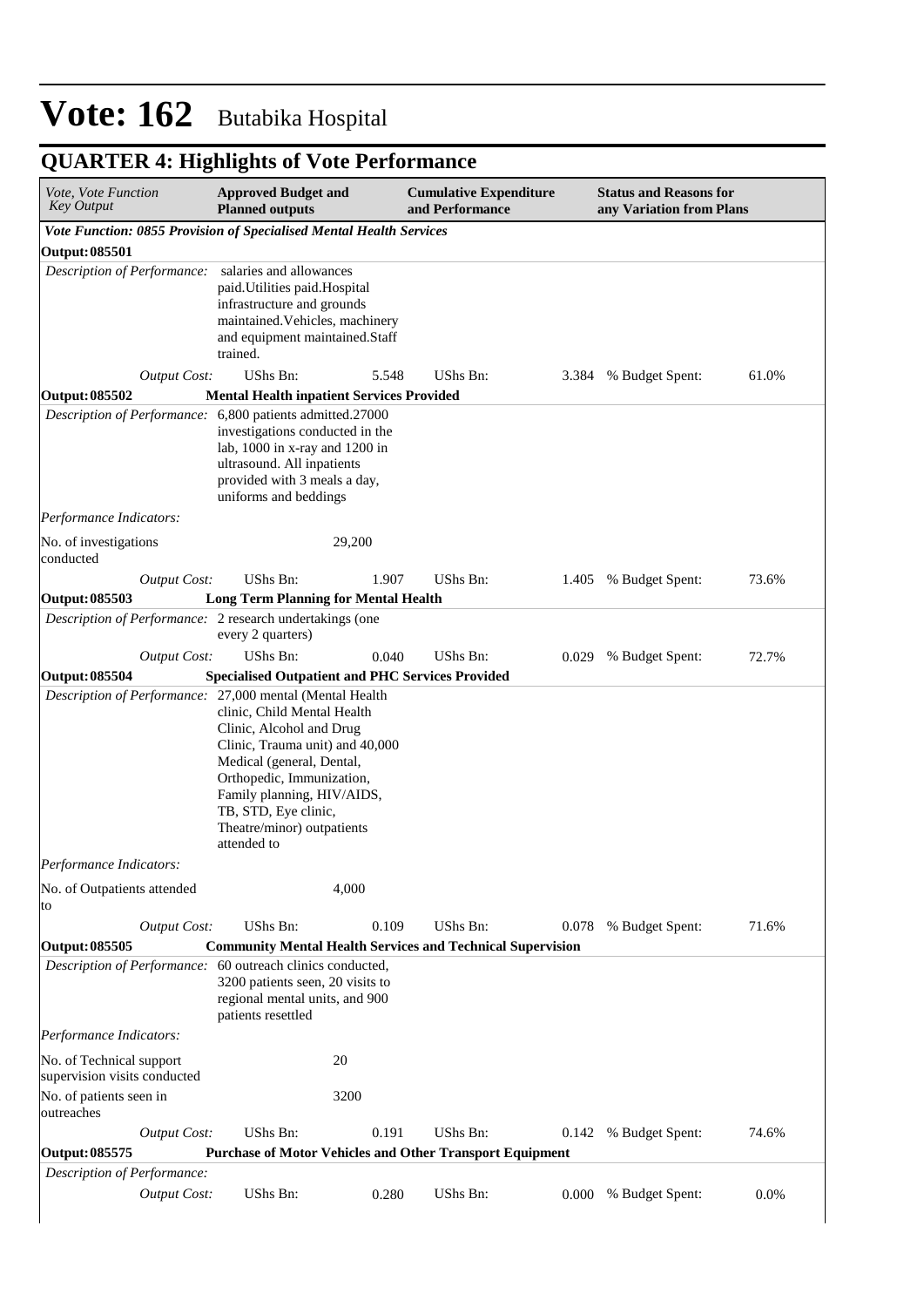**QUARTER 4: Highlights of Vote Performance**

| Vote, Vote Function<br><b>Key Output</b>   |                                                          | <b>Approved Budget and</b><br><b>Planned outputs</b>                                            |                | <b>Cumulative Expenditure</b><br>and Performance |       | <b>Status and Reasons for</b><br>any Variation from Plans |       |  |  |
|--------------------------------------------|----------------------------------------------------------|-------------------------------------------------------------------------------------------------|----------------|--------------------------------------------------|-------|-----------------------------------------------------------|-------|--|--|
| Output: 085576                             | Purchase of Office and ICT Equipment, including Software |                                                                                                 |                |                                                  |       |                                                           |       |  |  |
| Description of Performance:                |                                                          |                                                                                                 |                |                                                  |       |                                                           |       |  |  |
|                                            | <b>Output Cost:</b>                                      | UShs Bn:                                                                                        | 0.083          | UShs Bn:                                         | 0.017 | % Budget Spent:                                           | 20.7% |  |  |
| Output: 085577                             |                                                          | <b>Purchase of Specialised Machinery &amp; Equipment</b>                                        |                |                                                  |       |                                                           |       |  |  |
| Description of Performance:                |                                                          |                                                                                                 |                |                                                  |       |                                                           |       |  |  |
|                                            | <b>Output Cost:</b>                                      | UShs Bn:                                                                                        | 0.211          | UShs Bn:                                         | 0.051 | % Budget Spent:                                           | 24.1% |  |  |
| <b>Output: 085578</b>                      |                                                          | <b>Purchase of Office and Residential Furniture and Fittings</b>                                |                |                                                  |       |                                                           |       |  |  |
| Description of Performance:                |                                                          |                                                                                                 |                |                                                  |       |                                                           |       |  |  |
|                                            | Output Cost:                                             | UShs Bn:                                                                                        | 0.030          | UShs Bn:                                         | 0.001 | % Budget Spent:                                           | 2.1%  |  |  |
| Output: 085580                             |                                                          | <b>Hospital Construction/rehabilitation</b>                                                     |                |                                                  |       |                                                           |       |  |  |
| Description of Performance: Kitchen stoves |                                                          | constructed.Construction of<br>OPD shade and concrete seats                                     |                |                                                  |       |                                                           |       |  |  |
|                                            | <b>Output Cost:</b>                                      | <b>UShs Bn:</b>                                                                                 | 0.100          | UShs Bn:                                         |       | 0.016 % Budget Spent:                                     | 15.9% |  |  |
| Output: 085582                             |                                                          | Staff houses construction and rehabilitation                                                    |                |                                                  |       |                                                           |       |  |  |
|                                            |                                                          | Description of Performance: Staff house construction<br>completed<br>Staff houses rehabilitated |                |                                                  |       |                                                           |       |  |  |
|                                            | <b>Output Cost:</b>                                      | UShs Bn:                                                                                        | 1.104          | UShs Bn:                                         | 0.987 | % Budget Spent:                                           | 89.4% |  |  |
| <b>Vote Function Cost</b>                  |                                                          | <b>UShs Bn:</b>                                                                                 | 9.608 UShs Bn: |                                                  |       | 6.144 % Budget Spent:                                     | 64.0% |  |  |
| <b>Cost of Vote Services:</b>              |                                                          | $UShs Bn$ :                                                                                     | 9.608 UShs Bn: |                                                  |       | <b>6.144</b> % Budget Spent:                              | 64.0% |  |  |
|                                            |                                                          |                                                                                                 |                |                                                  |       |                                                           |       |  |  |

*\* Excluding Taxes and Arrears*

#### **Table V2.2: Implementing Actions to Improve Vote Performance**

| <b>Planned Actions:</b>                                              | <b>Actual Actions:</b> | <b>Reasons for Variation</b> |
|----------------------------------------------------------------------|------------------------|------------------------------|
| Vote: 162 Butabika Hospital                                          |                        |                              |
| Vote Function: 08 55 Provision of Specialised Mental Health Services |                        |                              |
| Increase technical support supervision to                            |                        |                              |
| mental units in referral hospital to at least                        |                        |                              |
| 2 visits per RRH per a year.                                         |                        |                              |
|                                                                      |                        |                              |

## *V3: Details of Releases and Expenditure*

*This section provides a comprehensive summary of the outputs delivered by the Vote and further details of Vote expenditures by Vote Function and Expenditure Item.*

#### **Table V3.1: GoU Releases and Expenditure by Output\***

| <b>Billion Uganda Shillings</b>                                   | <b>Approved</b> | <b>Released</b> | <b>Spent</b> | $%$ GoU       | $%$ GoU       | $%$ GoU      |
|-------------------------------------------------------------------|-----------------|-----------------|--------------|---------------|---------------|--------------|
|                                                                   | <b>Budget</b>   |                 |              | <b>Budget</b> | <b>Budget</b> | Releases     |
|                                                                   |                 |                 |              | Released      | <i>Spent</i>  | <i>Spent</i> |
| VF:0855 Provision of Specialised Mental Health Services           | 9.11            | 6.33            | 5.79         | 69.5%         | 63.6%         | 91.5%        |
| Class: Outputs Provided                                           | 7.30            | 5.05            | 4.72         | 69.2%         | 64.7%         | 93.5%        |
| 085501 Administration and Management                              | 5.36            | 3.51            | 3.29         | 65.5%         | 61.4%         | 93.8%        |
| 085502 Mental Health inpatient Services Provided                  | 1.60            | 1.28            | 1.18         | 80.5%         | 73.9%         | 91.8%        |
| 085503 Long Term Planning for Mental Health                       | 0.04            | 0.03            | 0.03         | $75.0\%$      | 72.7%         | 96.9%        |
| 085504 Specialised Outpatient and PHC Services Provided           | 0.11            | 0.08            | 0.08         | 72.7%         | 71.6%         | 98.6%        |
| 085505 Community Mental Health Services and Technical Supervision | 0.19            | 0.14            | 0.14         | $75.0\%$      | 74.6%         | 99.5%        |
| 085506 Immunisation Services                                      | 0.01            | 0.00            | 0.00         | $75.0\%$      | 58.4%         | 77.9%        |
| Class: Capital Purchases                                          | 1.81            | 1.28            | 1.07         | $71.0\%$      | 59.3%         | 83.4%        |
| 085575 Purchase of Motor Vehicles and Other Transport Equipment   | 0.28            | 0.00            | 0.00         | $0.0\%$       | $0.0\%$       | N/A          |
| 085576 Purchase of Office and ICT Equipment, including Software   | 0.08            | 0.02            | 0.02         | 20.7%         | 20.7%         | $100.0\%$    |
| 085577 Purchase of Specialised Machinery & Equipment              | 0.21            | 0.18            | 0.05         | 87.3%         | 24.1%         | 27.6%        |
| 085578 Purchase of Office and Residential Furniture and Fittings  | 0.03            | 0.01            | 0.00         | 33.3%         | $2.1\%$       | $6.2\%$      |
|                                                                   |                 |                 |              |               |               |              |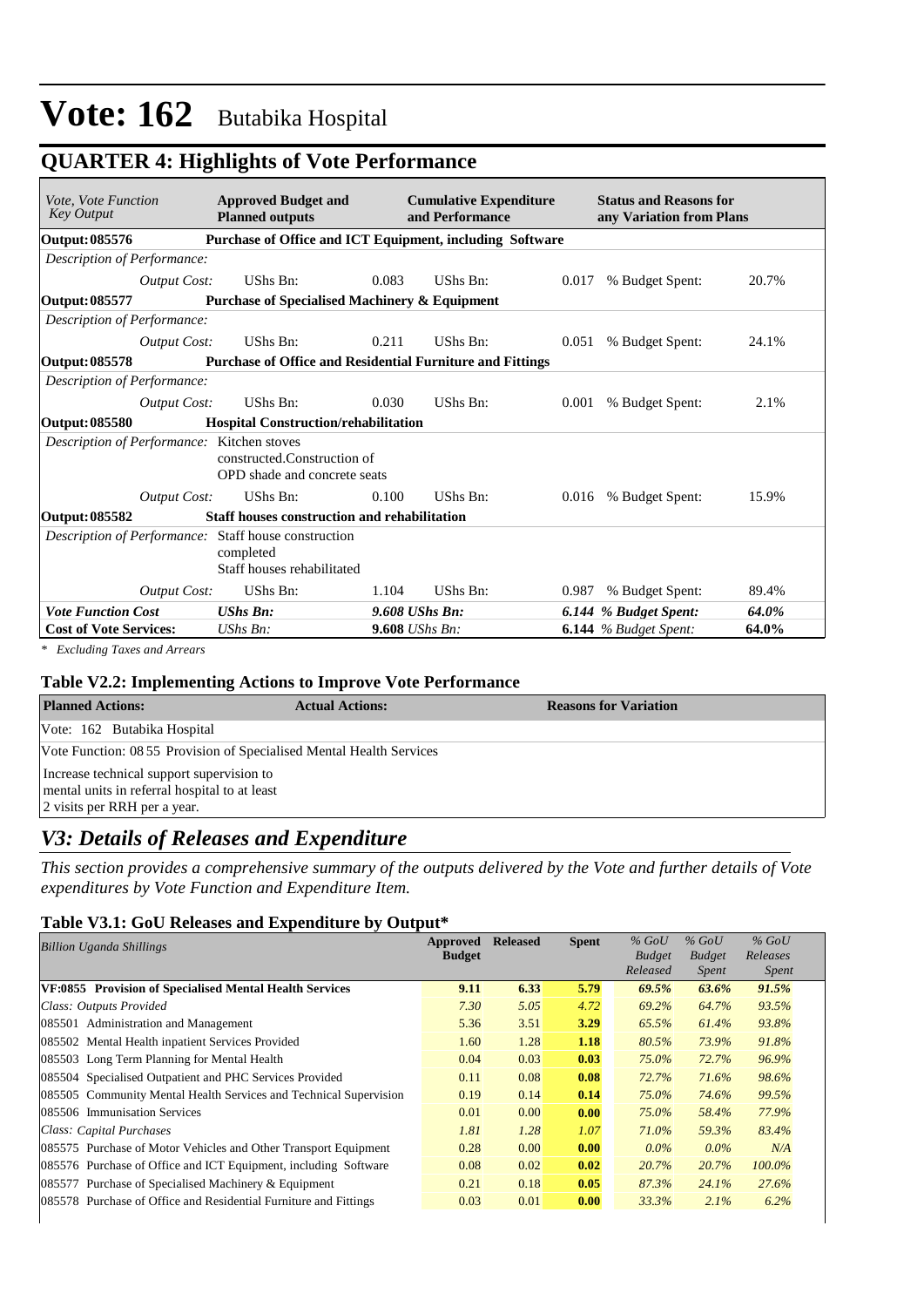# **QUARTER 4: Highlights of Vote Performance**

| <b>Billion Uganda Shillings</b>                     | <b>Approved Released</b> |      | <b>Spent</b> | $%$ GoU       | $%$ GoU       | $%$ GoU      |
|-----------------------------------------------------|--------------------------|------|--------------|---------------|---------------|--------------|
|                                                     | <b>Budget</b>            |      |              | <b>Budget</b> | <b>Budget</b> | Releases     |
|                                                     |                          |      |              | Released      | Spent         | <i>Spent</i> |
| 085580 Hospital Construction/rehabilitation         | 0.10                     | 0.09 | 0.02         | 84.9%         | 15.9%         | 18.8%        |
| 085582 Staff houses construction and rehabilitation | 1.10                     | 0.99 | 0.99         | 89.4%         | 89.4%         | 99.9%        |
| <b>Total For Vote</b>                               | 9.11                     | 6.33 | 5.79         | 69.5%         | 63.6%         | 91.5%        |

*\* Excluding Taxes and Arrears*

## **Table V3.2: 2014/15 GoU Expenditure by Item**

| <b>Billion Uganda Shillings</b>                           | <b>Approved</b><br><b>Budget</b> | <b>Releases</b> | <b>Expend-</b><br>iture | % Budged<br><b>Released</b> | % Budget<br><b>Spent</b> | %Releases<br>Spent |
|-----------------------------------------------------------|----------------------------------|-----------------|-------------------------|-----------------------------|--------------------------|--------------------|
| <b>Output Class: Outputs Provided</b>                     | 7.30                             | 5.05            | 4.72                    | 69.2%                       | 64.7%                    | 93.5%              |
| 211101 General Staff Salaries                             | 3.70                             | 2.16            | 2.13                    | 58.3%                       | 57.5%                    | 98.6%              |
| 211103 Allowances                                         | 0.17                             | 0.14            | 0.13                    | 80.1%                       | 74.9%                    | 93.5%              |
| 212102 Pension for General Civil Service                  | 0.00                             | 0.01            | 0.00                    | N/A                         | N/A                      | 0.0%               |
| 213001 Medical expenses (To employees)                    | 0.01                             | 0.01            | 0.01                    | 75.0%                       | 75.0%                    | 100.0%             |
| 213002 Incapacity, death benefits and funeral expenses    | 0.01                             | 0.01            | 0.01                    | 75.0%                       | 75.0%                    | 100.0%             |
| 213004 Gratuity Expenses                                  | 0.00                             | 0.09            | 0.00                    | N/A                         | N/A                      | 0.0%               |
| 221001 Advertising and Public Relations                   | 0.01                             | 0.01            | 0.01                    | 82.9%                       | 71.9%                    | 86.7%              |
| 221002 Workshops and Seminars                             | 0.01                             | 0.01            | 0.01                    | 67.4%                       | 64.2%                    | 95.3%              |
| 221003 Staff Training                                     | 0.03                             | 0.02            | 0.02                    | 75.0%                       | 75.0%                    | 100.0%             |
| 221006 Commissions and related charges                    | 0.03                             | 0.02            | 0.02                    | 75.0%                       | 75.0%                    | 100.0%             |
| 221007 Books, Periodicals & Newspapers                    | 0.01                             | 0.01            | 0.01                    | 75.0%                       | 73.6%                    | 98.1%              |
| 221008 Computer supplies and Information Technology (IT   | 0.03                             | 0.02            | 0.02                    | 75.0%                       | 73.9%                    | 98.6%              |
| 221009 Welfare and Entertainment                          | 0.02                             | 0.02            | 0.02                    | 96.4%                       | 96.4%                    | 100.0%             |
| 221010 Special Meals and Drinks                           | 0.90                             | 0.74            | 0.66                    | 81.7%                       | 73.6%                    | 90.2%              |
| 221011 Printing, Stationery, Photocopying and Binding     | 0.11                             | 0.08            | 0.08                    | 75.0%                       | 74.8%                    | 99.7%              |
| 221012 Small Office Equipment                             | 0.02                             | 0.02            | 0.02                    | 75.0%                       | 69.8%                    | 93.1%              |
| 221016 IFMS Recurrent costs                               | 0.01                             | 0.01            | 0.01                    | 75.0%                       | 74.3%                    | 99.1%              |
| 221017 Subscriptions                                      | 0.00                             | 0.00            | 0.00                    | 75.0%                       | 69.4%                    | 92.5%              |
| 222001 Telecommunications                                 | 0.02                             | 0.02            | 0.02                    | 70.5%                       | 70.5%                    | 100.0%             |
| 222003 Information and communications technology (ICT)    | 0.01                             | 0.00            | 0.00                    | 75.0%                       | 45.3%                    | 60.3%              |
| 223004 Guard and Security services                        | 0.01                             | 0.01            | 0.01                    | 75.0%                       | 63.9%                    | 85.2%              |
| 223005 Electricity                                        | 0.20                             | 0.14            | 0.14                    | 70.1%                       | 70.1%                    | 100.0%             |
| 223006 Water                                              | 0.16                             | 0.10            | 0.10                    | 63.4%                       | 63.4%                    | 100.0%             |
| 223007 Other Utilities- (fuel, gas, firewood, charcoal)   | 0.05                             | 0.04            | 0.02                    | 75.0%                       | 50.0%                    | 66.7%              |
| 224004 Cleaning and Sanitation                            | 0.36                             | 0.27            | 0.26                    | 75.0%                       | 73.7%                    | 98.3%              |
| 224005 Uniforms, Beddings and Protective Gear             | 0.23                             | 0.20            | 0.17                    | 86.6%                       | 74.4%                    | 85.9%              |
| 227001 Travel inland                                      | 0.06                             | 0.05            | 0.05                    | 75.0%                       | 74.6%                    | 99.4%              |
| 227002 Travel abroad                                      | 0.04                             | 0.03            | 0.02                    | 75.0%                       | 50.2%                    | 67.0%              |
| 227004 Fuel, Lubricants and Oils                          | 0.17                             | 0.13            | 0.13                    | 75.0%                       | 74.7%                    | 99.6%              |
| 228001 Maintenance - Civil                                | 0.41                             | 0.31            | 0.31                    | 74.9%                       | 74.8%                    | 99.8%              |
| 228002 Maintenance - Vehicles                             | 0.10                             | 0.07            | 0.07                    | 75.0%                       | 74.1%                    | 98.8%              |
| 228003 Maintenance – Machinery, Equipment & Furniture     | 0.18                             | 0.13            | 0.11                    | 75.0%                       | 61.1%                    | 81.4%              |
| 228004 Maintenance – Other                                | 0.23                             | 0.20            | 0.17                    | 85.7%                       | 71.7%                    | 83.6%              |
| <b>Output Class: Capital Purchases</b>                    | 1.98                             | 1.37            | <b>1.07</b>             | 69.2%                       | 54.1%                    | 78.2%              |
| 231001 Non Residential buildings (Depreciation)           | 0.10                             | 0.09            | 0.02                    | 84.9%                       | 15.9%                    | 18.8%              |
| 231002 Residential buildings (Depreciation)               | 1.08                             | 0.98            | 0.98                    | 90.5%                       | 90.4%                    | 99.9%              |
| 231004 Transport equipment                                | 0.28                             | 0.00            | 0.00                    | 0.0%                        | 0.0%                     | $\rm N/A$          |
| 231005 Machinery and equipment                            | 0.29                             | 0.20            | 0.07                    | 68.6%                       | 23.1%                    | 33.8%              |
| 231006 Furniture and fittings (Depreciation)              | 0.03                             | 0.01            | 0.00                    | 33.3%                       | 2.1%                     | 6.2%               |
| 281504 Monitoring, Supervision & Appraisal of capital wor | 0.03                             | 0.01            | 0.01                    | 45.3%                       | 45.2%                    | 99.7%              |
| 312204 Taxes on Machinery, Furniture & Vehicles           | 0.17                             | 0.00            | 0.00                    | 0.0%                        | 0.0%                     | $\rm N/A$          |
| 312206 Gross Tax                                          | 0.00                             | 0.09            | 0.00                    | N/A                         | $\rm N/A$                | 0.0%               |
| <b>Output Class: Arrears</b>                              | 0.00                             | 0.00            | 0.00                    | 25.0%                       | $0.0\%$                  | $0.0\%$            |
| 321614 Electricity arrears (Budgeting)                    | $0.00\,$                         | 0.00            | 0.00                    | 25.0%                       | 0.0%                     | 0.0%               |